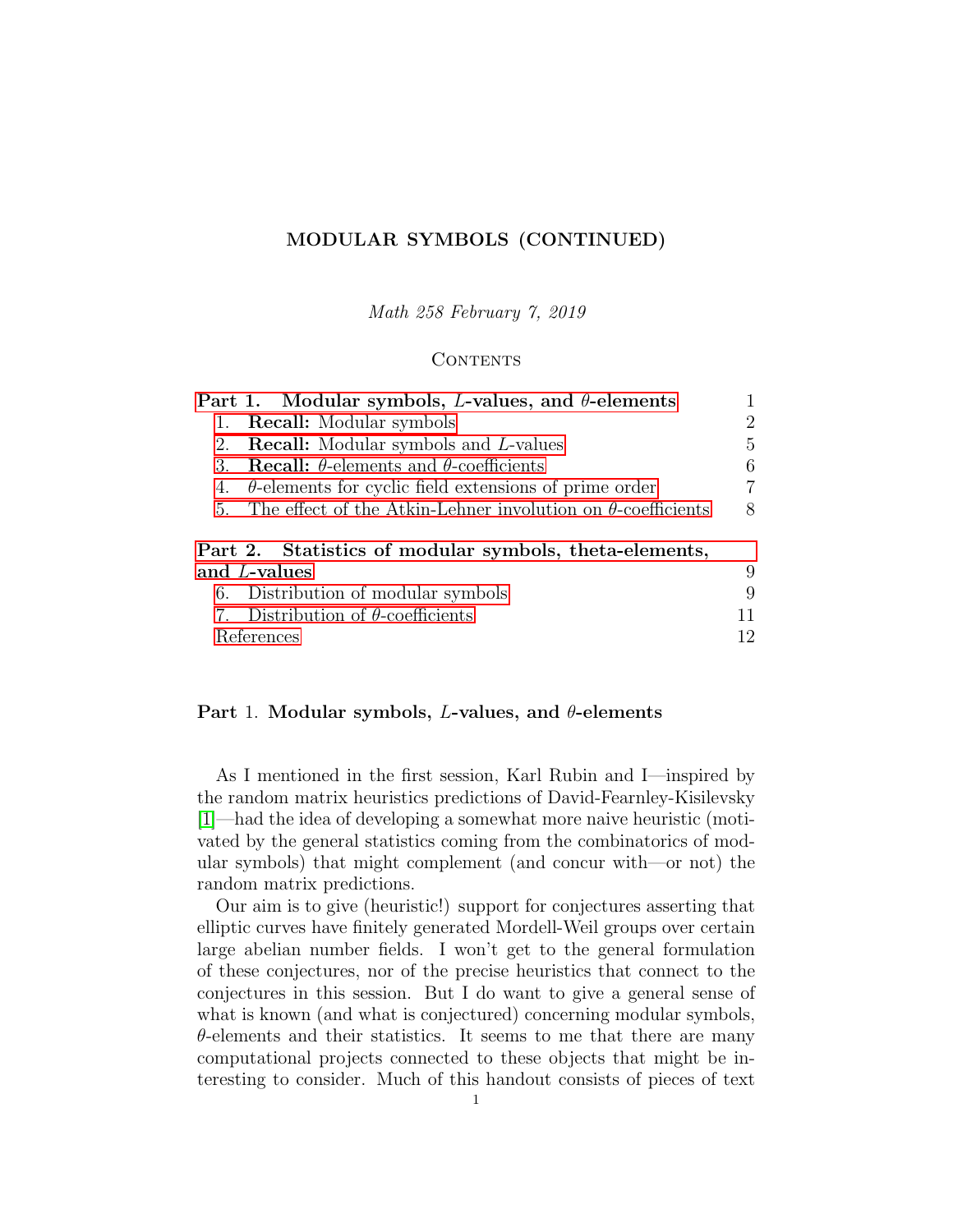that I took (with Karl Rubin's permission) from a draft of a paper that Karl and I are writing.

## 1. Recall: Modular symbols

<span id="page-1-1"></span><span id="page-1-0"></span>**Lemma 1.1.** In the discussion below, fix E an elliptic curve over  $\mathbb Q$ and let N be the conductor of E. Let  $\delta = \delta_E \in \mathbb{Z}_{\geq 0}$  be the lcm of the orders of the torsion points in the Mordell-Weil group  $E(\mathbb{Q})$ .

- For  $r \in \mathbb{Q} \sqcup \{\infty\}$  we have:
	- (i)  $[r]^{\pm} \in (2\delta)^{-1}\mathbb{Z},$
	- (ii)  $[\infty]^{\pm} = 0$ ,
	- (iii)  $[r]^{\pm} = [r+1]^{\pm}$ ,
	- $(iv)$   $[r]^{\pm} = \pm [-r]^{\pm}$ ,
	- (v) Invariance:

$$
If
$$

$$
A := \left( \begin{array}{cc} a & b \\ cN & d \end{array} \right) \in \Gamma_0(N) \subset \text{SL}(2(\mathbb{Z}),
$$

so that for  $r \in \mathbb{Q} \sqcup \{\infty\},\$ 

$$
A(r) = (ar + b)/(cNr + d) \in \mathbb{Q} \sqcup \{\infty\},\
$$

we have the following relation in modular symbols:

$$
[r]^{\pm} = [A(r)]^{\pm} - [A(\infty)]^{\pm},
$$

and if  $A \in \Gamma_0(N)$ , as automorphism of H, has a complex (quadratic) fixed point, then  $[A(\infty)]^{\pm} = 0$ , and therefore:

$$
[A(r)]^{\pm} = [r]^{\pm}
$$

for all  $r \in \mathbb{Q} \sqcup \{\infty\},\$ 

(vi) Atkin-Lehner relation: Suppose  $m \geq 1$  and write  $N = ef$ where  $f := \gcd(m, N)$ . If  $a, d \in \mathbb{Z}$ , and  $ade \equiv 1 \pmod{m}$ , and  $w_e$  is the eigenvalue of the Atkin-Lehner operator  $W_e$  on  $f_E$ , then

$$
[d/m]^{\pm} = -w_e \cdot [a/m]^{\pm},
$$

(vii) Hecke relations: Suppose  $\ell$  is a prime, and  $a_{\ell}$  is the  $\ell$ -th Fourier coefficient of  $f_E$ . (a) If  $\ell \nmid N$ , then  $a_{\ell} \cdot [r]^{\pm} = [\ell r]^{\pm} + \sum_{i=0}^{\ell-1} [(r+i)/\ell]^{\pm}$ .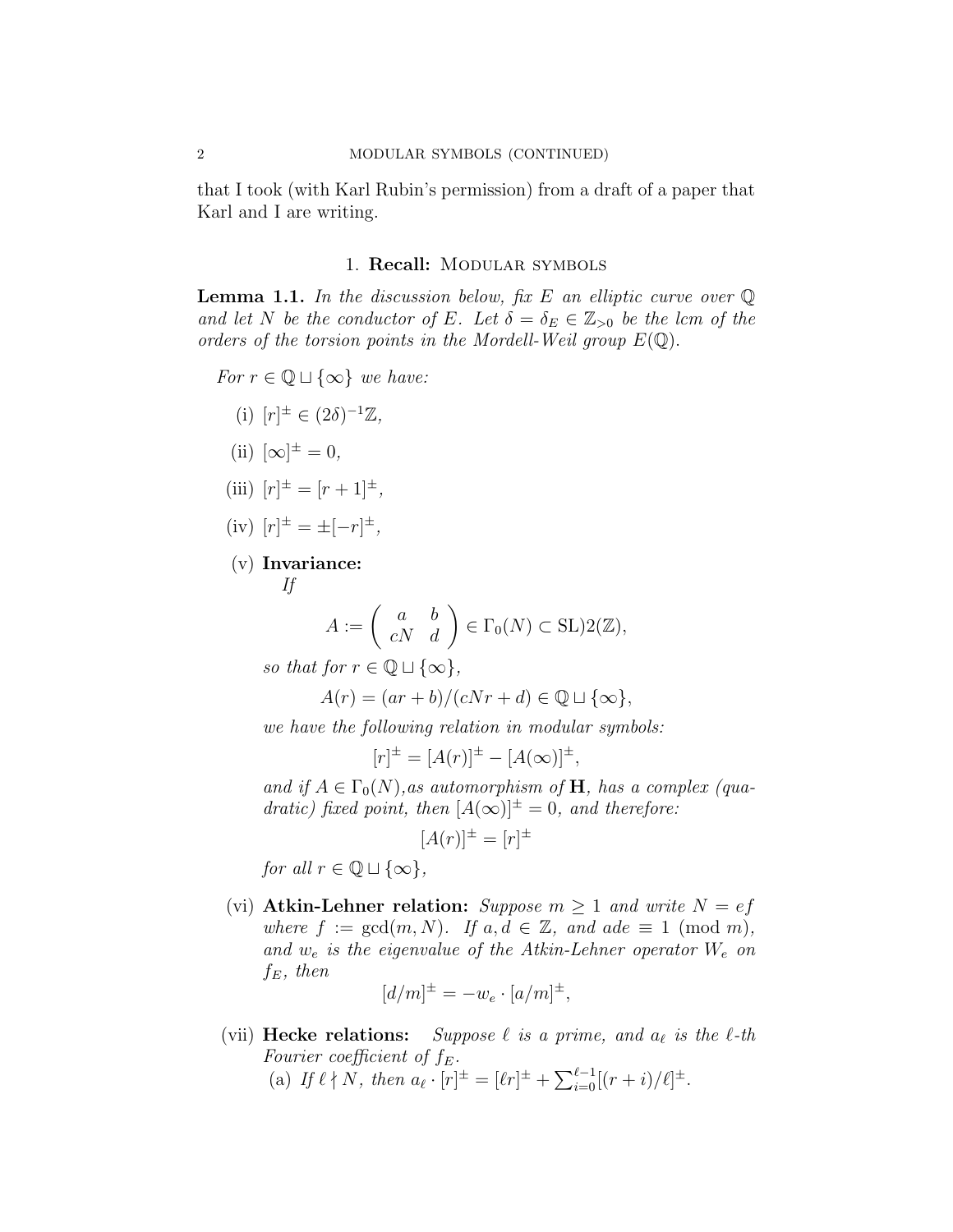(b) If 
$$
\ell | N
$$
, then  $a_{\ell} \cdot [r]^{\pm} = \sum_{i=0}^{\ell-1} [(r+i)/\ell]^{\pm}$ .

*Proof.* The proofs of  $(i)$ — $(v)$  are evident. For  $(vi)$ , here is a construction of the Atkin-Lehner operator  $W_e$ . Let  $f = gcd(m, N)$  and  $N = ef$ . The  $W_e$  operator is given by (any) matrix of the following form:

$$
W_e := \left( \begin{array}{cc} ae & b \\ cN & de \end{array} \right),
$$

with  $a, b, c, d \in \mathbf{Z}$  and  $\det(W_e) = e$ .

Let  $c = m/f$ . Then (since e and f are relatively prime) we can find a and b to make a matrix of the desired form, and then

$$
W_e(\infty) = ae/cN = a/cf = a/m,
$$

and (computing)

$$
W_e(d/m) = \infty
$$

Thus  $W_e$  takes the path  $\{\infty, d/m\}$  to the path  $\{a/m, \infty\}$ . It follows that  $[d/m] = -w_E[a/m]$  where  $w_E$  is the eigenvalue of  $W_e$  acting on the newform uniformizing E, and  $ade \equiv 1 \pmod{f}$  (the latter because  $\det(W_e) = e$ ).

The proof of (vii) is straightforward.  $\square$ 

[

**Remarks 1.** (i) A random example: For the elliptic curve  $E := 11a$ " (aka:  $X_0(11)$ ) here are the values of  $[a/13]_E^+$ .

$$
[0]^{+} = \mathbf{1}/\mathbf{5},
$$

$$
[\frac{1}{13}]^{+} = -4/5,
$$

$$
[\frac{2}{13}]^{+} = [\frac{3}{13}]^{+} = 17/10,
$$

$$
\frac{4}{13}]^{+} = [\frac{5}{13}]^{+} = [\frac{6}{13}]^{+} = -4/5.
$$

Note that  $X_0(11)$  has a rational point of order 5, so  $\delta = 5$ ; hence the denominators of the values are multiples of  $2\delta$  = 10. If you believe BSD and the Shafarevitch-Tate conjecture the 1/5 already tells us (the true fact!) that the Mordell-Weil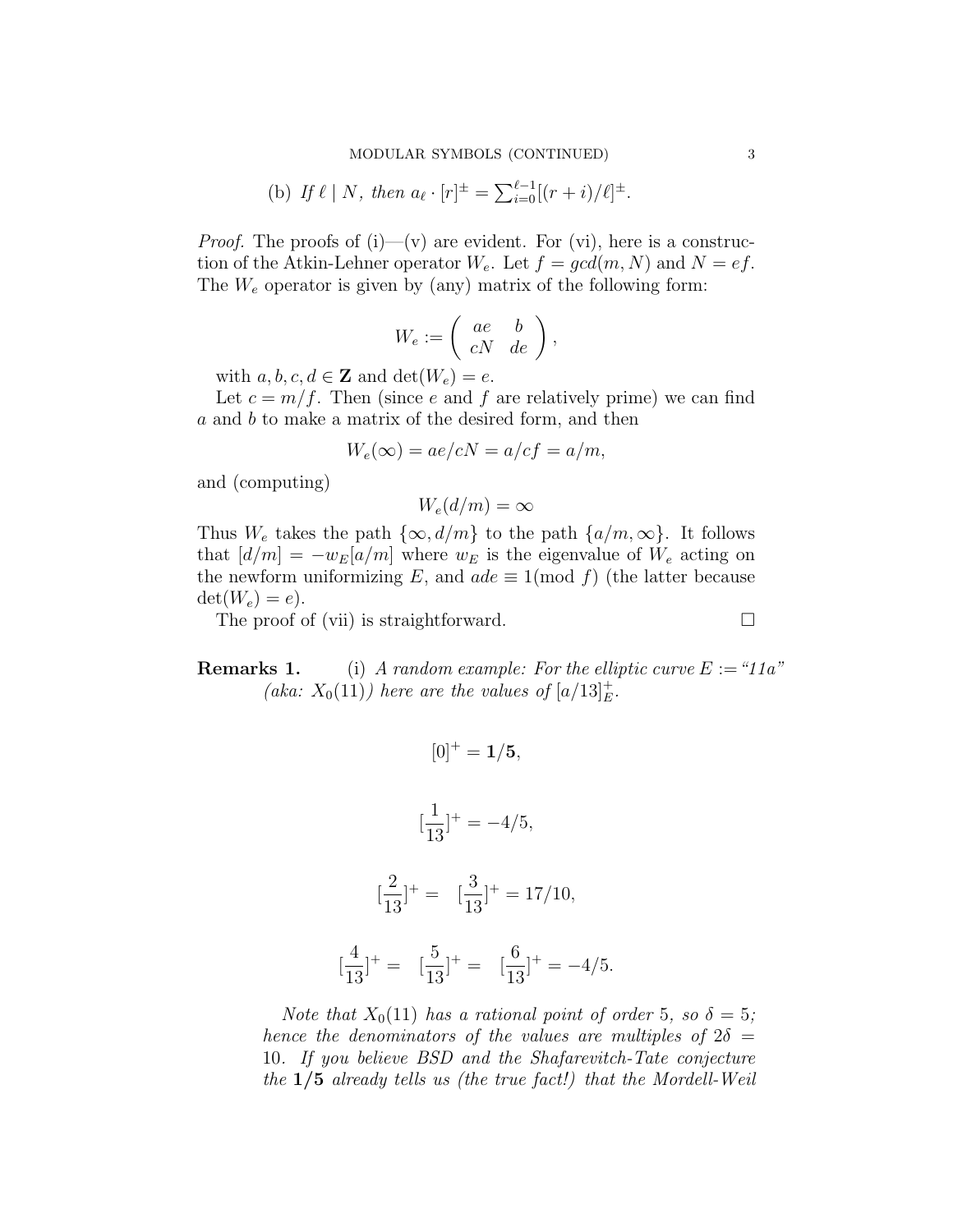group of  $X_0(11)$  is of order 5 and the Shafarevitch-Tate group is trivial.

- (ii) SAGE conveniently computes modular symbols data (for a hint of this, see W. Stein's [http: // doc. sagemath. org/ html/](http://doc.sagemath.org/html/en/reference/modsym/sage/modular/modsym/modular_symbols.html) [en/ reference/ modsym/ sage/ modular/ modsym/ modular\\_ s](http://doc.sagemath.org/html/en/reference/modsym/sage/modular/modsym/modular_symbols.html)ymbols.  $html$ ).
- (iii) Note that as in Chi-Yun's lecture, the computation of modular symbols via "Manin symbols'" follows the route of a continued fractions (i.e., Euclidean algorithm-type) reduction so one gets a qualitative ("log") upper bound for the size of modular symbols:

$$
|[a/m]^{\pm}| \ll \log(m).
$$

(iv) The Hecke relation vii(a) above applied to a prime  $\ell \nmid N$ , and  $r = 0$  gives us

(1.2) 
$$
(a_{\ell} - 1) \cdot [0]^{+} = \sum_{i=0}^{\ell-1} [i/\ell]^{+} = L(E, 1)/\Omega^{+}
$$

<span id="page-3-0"></span>and moving one " $[0]^+$ " from right to left in [1.2](#page-3-0) and switching sides we get:

(1.3) 
$$
\sum_{i=1}^{\ell-1} [i/\ell]^+ = (a_{\ell} - 2) \cdot [0]^+
$$

Proceeding similarly by induction, we have:

<span id="page-3-1"></span>**Proposition 1.4.** Let  $m = \prod_{j=1}^{\nu} \ell_j$  be square free (the  $\ell_j$  being distinct primes) and prime to N, then:

(1.5) 
$$
\sum_{(i,m)=1; i \leq m} [i/m]^+ = \prod_{j=1}^{\nu} (a_{\ell_j} - 2) \cdot [0]^+
$$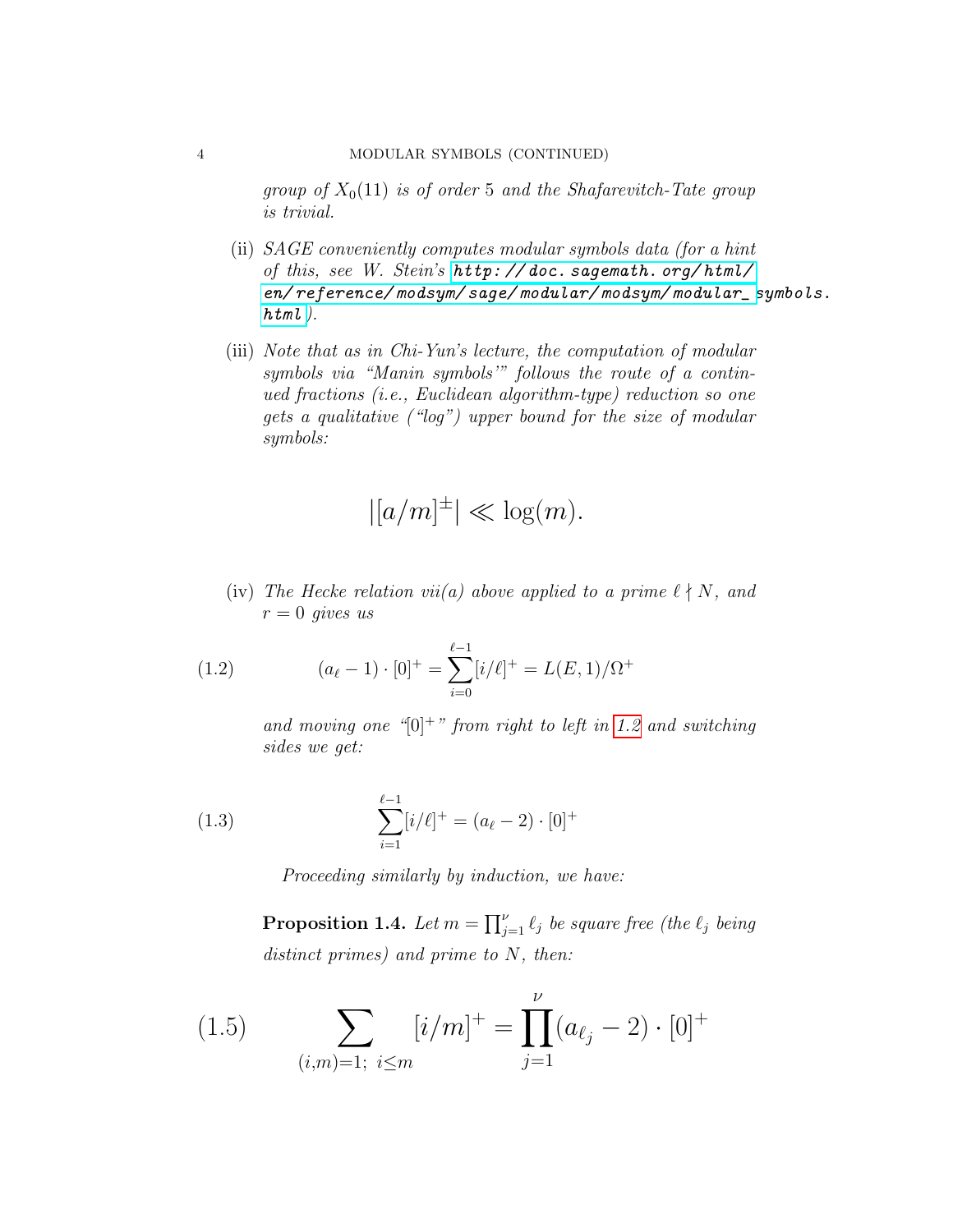#### 2. Recall: Modular symbols and L-values

<span id="page-4-0"></span>**Definition 2.1.** Suppose  $\chi$  is a primitive Dirichlet character of conductor m. Define the Gauss sum

$$
\tau(\chi) := \sum_{a=1}^{m} \chi(a) e^{2\pi i a/m}
$$

and, if  $L(E, s) = \sum a_n n^{-s}$ , the twisted L-function

$$
L(E, \chi, s) := \sum_{n=1}^{\infty} \chi(n) a_n n^{-s}.
$$

If  $F/\mathbb{Q}$  is a finite abelian extension of conductor m, we will identify characters of  $Gal(F/\mathbb{Q})$  with primitive Dirichlet characters of conductor dividing m in the usual way.

**Proposition 2.2.** If  $F/\mathbb{Q}$  is a finite abelian extension, then

$$
L(E_{/F}, s) = \prod_{\chi: \text{Gal}(F/\mathbb{Q}) \to \mathbb{C}^{\times}} L(E, \chi, s).
$$

Corollary 2.3. If the Birch and Swinnerton-Dyer conjecture holds for  $E_{/\mathbb{Q}}$  and  $E_{/F}$ , then

$$
rank(E(F)) = rank(E(\mathbb{Q})) + \sum_{\substack{\chi : \text{Gal}(F/\mathbb{Q}) \to \mathbb{C}^{\times} \\ \chi \neq 1}} ord_{s=1}L(E, \chi, s).
$$

<span id="page-4-1"></span>**Theorem 2.4** (Birch-Stevens). If  $\chi$  is a primitive Dirichlet character of conductor m, then

$$
\sum_{a=1}^{m} \chi(a)[a/m]^{\epsilon} = \frac{\tau(\chi)L(E,\bar{\chi},1)}{\Omega_E^{\epsilon}}.
$$

where the sign  $\epsilon$  is equal to the sign of the character  $\chi$ , i.e.,  $\epsilon$  =  $\chi(-1)$ .

Remark: This also works for the trivial primitive character applied to the element  $r = 0 \in \mathbf{P}^1(\mathbb{Q})$ :

(2.5) 
$$
[0]^+ = L(E, 1)/\Omega_E^+.
$$

(so the vanishing of  $L(E, s)$  at  $s = 1$  is equivalent to  $[0]^+ = 0$ ).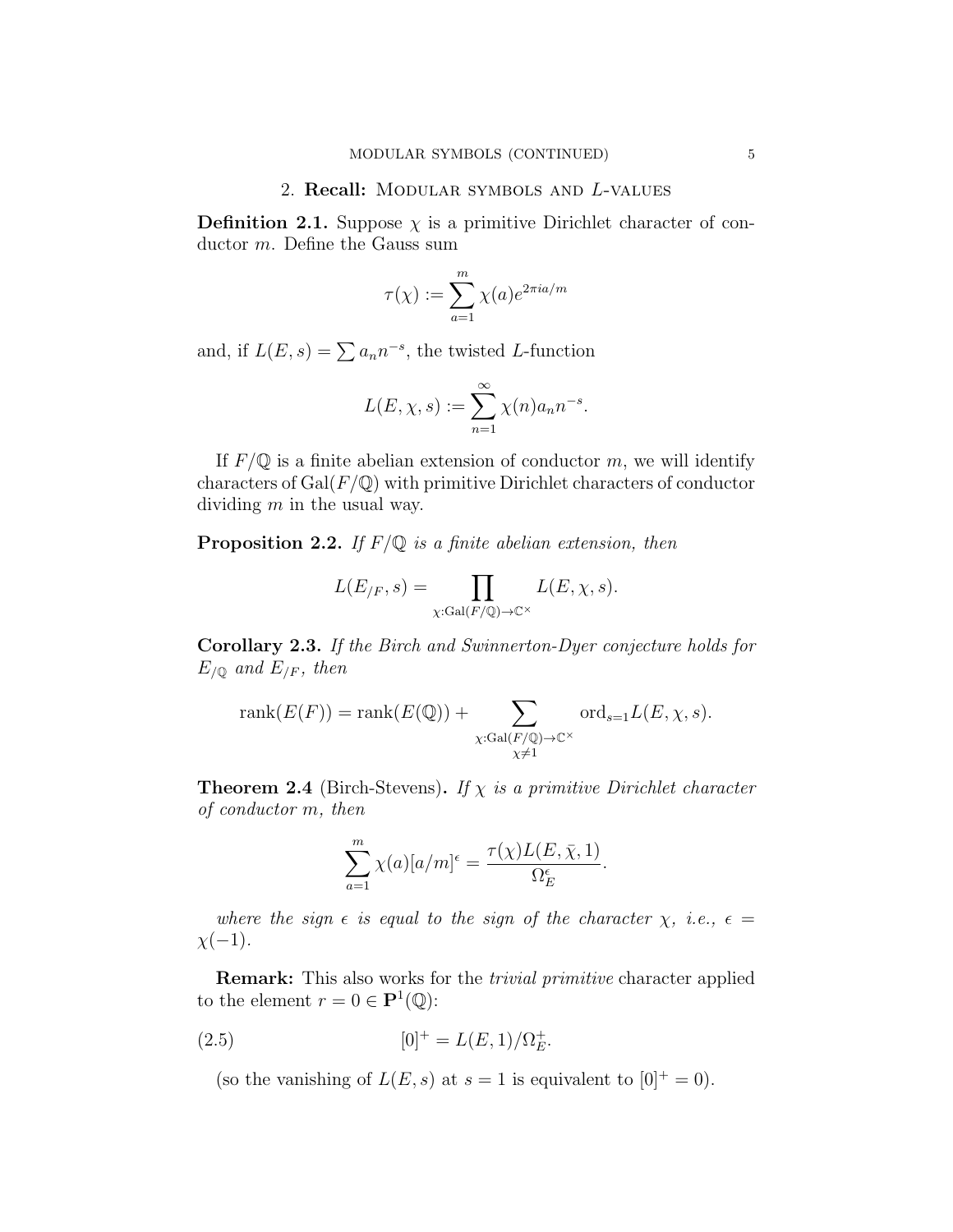#### 3. Recall:  $\theta$ -ELEMENTS AND  $\theta$ -COEFFICIENTS

<span id="page-5-0"></span>**Definition 3.1.** Suppose  $m \geq 1$ , and let  $G_m = \text{Gal}(\mathbb{Q}(\mu_m)/\mathbb{Q})$ . Identify  $G_m$  with  $(\mathbb{Z}/m\mathbb{Z})^{\times}$  in the usual way, and let  $\sigma_{a,m} \in G_m$  be the Galois automorphism corresponding to  $a \in (\mathbb{Z}/m\mathbb{Z})^{\times}$  (i.e.,  $\sigma_{a,m}$  acts on  $\mu_m$  as raising to the *a*-th power). Define

$$
\theta_m^\pm:=2\delta\sum_{a\in(\mathbb{Z}/m\mathbb{Z})^\times}[a/m]^\pm\;\sigma_{a,m}\quad\in\quad\mathbb{Z}[G_m].
$$

If  $F/\mathbb{Q}$  is a finite abelian extension of conductor m, so  $F \subset \mathbb{Q}(\mu_m)$ , define the  $\theta$ -element (over F, associated to E) to be:

$$
\theta_F^\pm:=\theta_m^\pm|_F\ \in\ \mathbb{Z}[{\rm Gal}(F/\mathbb{Q})]
$$

where  $\theta_m^{\pm}|_F$  is the image of  $\theta_m^{\pm}$  under the natural restriction homomorphism

$$
\mathbb{Z}[\text{Gal}(\mathbb{Q}(\boldsymbol{\mu}_m)/\mathbb{Q})] \to \mathbb{Z}[\text{Gal}(F/\mathbb{Q})].
$$

**Note:** We probably should denote  $\theta_F$  as  $\theta_{F/\mathbb{Q}}$  to emphasize that the base field here is Q. An interesting project is to develop and possibly find algorithms for computing the analogous 'θ-elements,'  $\theta_{F/K}$ for cyclic Galois extensions  $F/K$  where K is a more general number field. There is such a theory of ' $\theta$ -elements' (gotten by reverseengineering the appropriate generalization of Theorem [2.4\)](#page-4-1); and conjecturally  $\theta_{F/K} \in \mathbb{Z}[\text{Gal}(F/K)] \subset \mathbb{C}[\text{Gal}(F/K)].$ 

<span id="page-5-2"></span>By Lemma [1.1\(](#page-1-1)i) we have

(3.2) 
$$
\theta_F^{\pm} = \sum_{\gamma \in \text{Gal}(F/\mathbb{Q})} c_{F,\gamma}^{\pm} \cdot \gamma \in \mathbb{Z}[\text{Gal}(F/\mathbb{Q})]
$$

where

<span id="page-5-1"></span>(3.3) 
$$
c_{F,\gamma}^{\pm} = 2\delta \cdot \sum_{\substack{a \pmod{m} \\ \sigma_{a,m}|_F = \gamma}} [a/m]^{\pm}.
$$

We will refer to the  $c_{F,\gamma}^{\pm} \in \mathbb{Z}$  as  $\theta$ -coefficients. Since we will most often be dealing with the 'plus'- $\theta$ -elements, we will simplify notation by letting  $\theta_F := \theta_F^+$  ${}_{F}^{+}$ ,  $c_{F,\gamma} := c_{F,\gamma}^{+}$ , and  $\Omega := \Omega^{+}$ . If F is a real field, then  $\sigma_{-1,m}|_F = 1$ , so

<span id="page-5-3"></span>(3.4) 
$$
c_{F,\gamma} = 2\delta \cdot \sum_{\substack{a \in (\mathbb{Z}/m\mathbb{Z})^\times/\{\pm 1\} \\ \sigma_{a,m}|_F = \gamma}} [a/m].
$$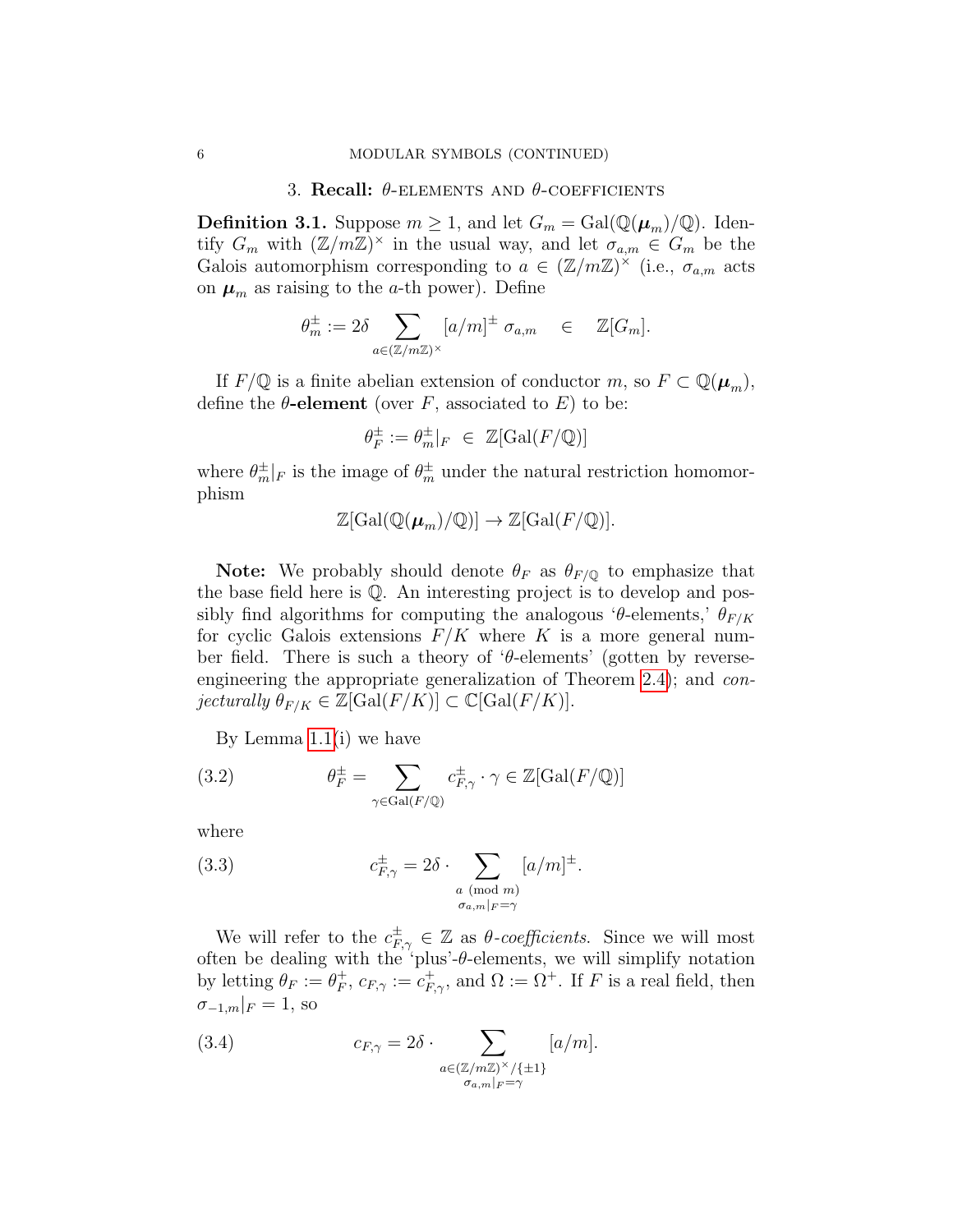Remark: From the definition [3.3](#page-5-1) we have

(3.5) 
$$
\sum_{\gamma \in \text{Gal}(F/\mathbb{Q})} c_{F,\gamma} = 4\delta \cdot \sum_{i \in (\mathbb{Z}/m\mathbb{Z})^{\times}/\{\pm 1\}} [i/m].
$$

and therefore by Proposition [1.4,](#page-3-1) if  $m = \prod_{j=1}^{\nu} \ell_j$  is squarefree and prime to  $N$ , we have:

(3.6) 
$$
\sum_{\gamma \in \text{Gal}(F/\mathbb{Q})} c_{F,\gamma} = 4\delta \cdot \prod_{j=1}^{\nu} (a_{\ell_j} - 2) \cdot [0]^+.
$$

Proposition [2.4](#page-4-1) can be rephrased as follows:

**Corollary 3.7.** Suppose  $F/Q$  is a finite real cyclic extension of conductor m and  $\chi : (\mathbb{Z}/m\mathbb{Z})^{\times} \to \text{Gal}(F/\mathbb{Q}) \to \mathbb{C}^{\times}$  is a character that cuts out F. Then

(3.8) 
$$
\bar{\chi}(\theta_F) = 2\delta \cdot \frac{\tau(\bar{\chi})L(E,\chi,1)}{\Omega_E}
$$

# <span id="page-6-0"></span>4.  $\theta$ -elements for cyclic field extensions of prime order

(i) Let  $\chi$  be a character of order a prime number  $p > 2$  and of squarefree conductor  $m = \prod_{j=1}^{\nu} \ell_j$  relatively prime to N, so  $p \mid \phi(m)$  and then (by Equation [3.2\)](#page-5-2)

.

$$
\bar{\chi}(\theta_F) = \sum_{\gamma \in \text{Gal}(F/\mathbb{Q})} c^+_{F,\gamma} \cdot \bar{\chi}(\gamma) \in \mathbb{Z}[e^{2\pi i/p}].
$$

If  $\gamma_0 \in \text{Gal}(F/\mathbb{Q})$  is a generator of the group  $\text{Gal}(F/\mathbb{Q})$ , putting  $\zeta_p := \bar{\chi}(\gamma_0)$  we can write the above equation as:

$$
\bar{\chi}(\theta_F) = \sum_{i=0}^{p-1} c^+_{F,\gamma_o^i} \cdot \zeta_p^i \in \mathbb{Z}[e^{2\pi i/p}].
$$

So, the vanishing of  $\bar{\chi}(\theta_F)$  (equivalently: of  $L(E, \chi, 1)$ ) occurs if and only if all the  $c_{F,\gamma}^+$  are equal. Recalling:

(4.1) 
$$
\sum_{\gamma \in Gal(F/\mathbb{Q})} c_{F,\gamma} = 4\delta \cdot \prod_{j=1}^{\nu} (a_{\ell_j} - 2) \cdot [0]^+.
$$

we get: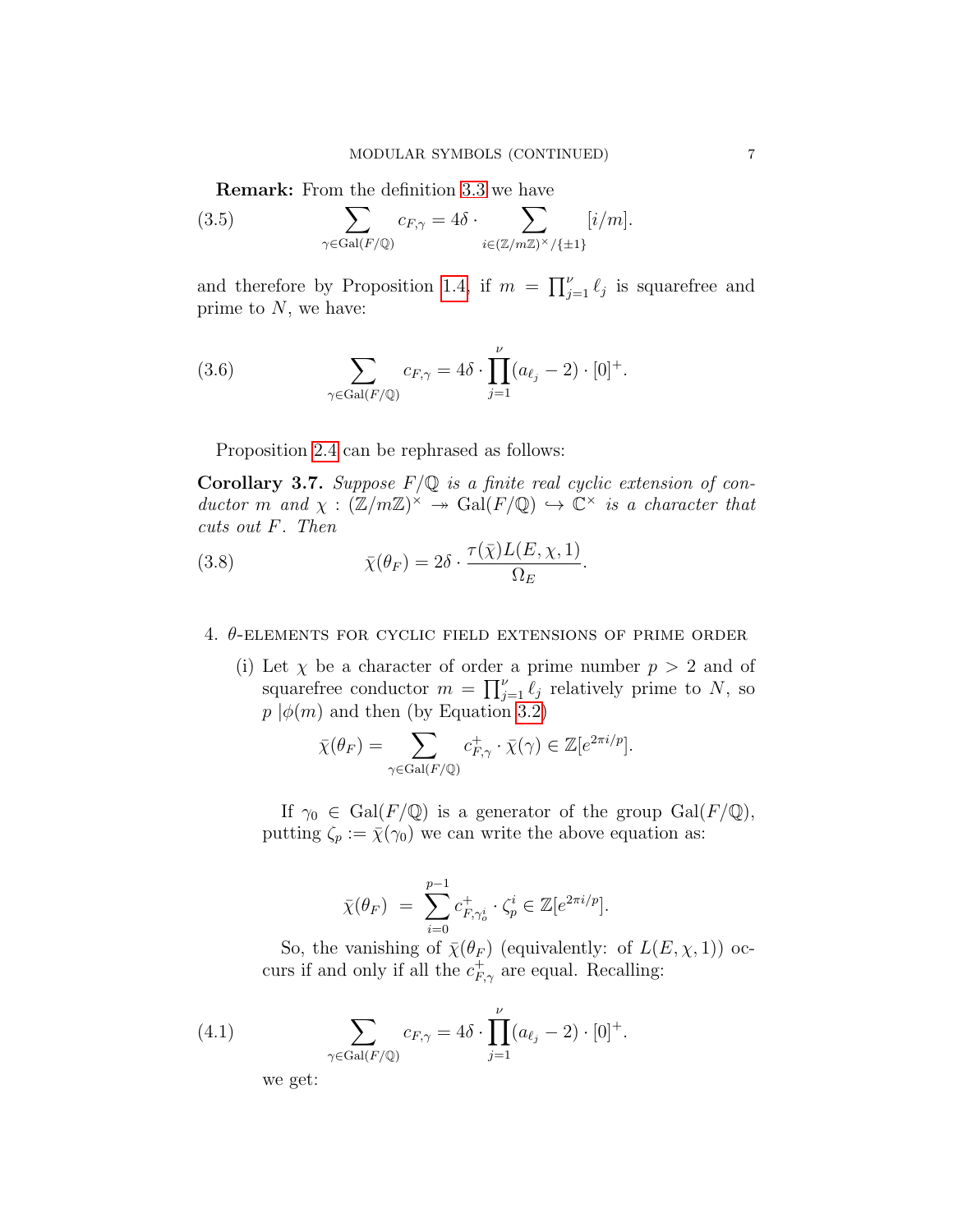<span id="page-7-1"></span>**Proposition 4.2.** Let  $\chi$  be a character of order a prime number  $p > 2$  and of squarefree conductor  $m = \prod_{j=1}^{\nu} \ell_j$  relatively prime to N, cutting out the Galois cyclic field extension  $F/\mathbb{Q}$ (of order  $p$ ) then the following are equivalent:

- (a)  $\chi(\theta_F) = 0$ ,
- (b)  $L(E, \chi, 1) = 0$ ,
- <span id="page-7-2"></span>(c) For all  $\gamma \in \text{Gal}(F/\mathbb{Q})$

(4.3) 
$$
c_{F,\gamma} = \frac{4\delta}{p} \cdot \prod_{j=1}^{\nu} (a_{\ell_j} - 2) \cdot [0]^+.
$$

(ii) Example:  $E := X_0(11)$  over  $\mathbb Q$ 

The Mordell-Weil group of E) is cyclic of order 5. So  $\delta = 5$ . Also (see Remark [1](#page-0-1) above) we have  $[0]_E^+ = \frac{1}{5}$  $\frac{1}{5}$ .

So if  $\chi$  satisfies the hypotheses of Proposition [4.2,](#page-7-1) and if  $L(E, \chi, 1) = 0$ , Equation [4.3](#page-7-2) above would read:

(4.4) 
$$
c_{F,\gamma} = \frac{4}{p} \cdot \prod_{j=1}^{\nu} (a_{\ell_j} - 2).
$$

and since  $c_{F,\gamma} \in \mathbb{Z}$  this would force

$$
a_{\ell_j} \equiv 2 \mod p
$$

for at least one  $j = 1, 2, \ldots, \nu$ . That is, we have the converse:

If  $\chi$  satisfies the hypotheses of Proposition [4.2](#page-7-1) then

$$
a_{\ell_j} \not\equiv 2 \mod p
$$
, for all  $j \leq \nu \implies L(E, \chi, 1) \neq 0$ .

Discuss the corresponding issues with Selmer.

## <span id="page-7-0"></span>5. The effect of the Atkin-Lehner involution on  $\theta$ -coefficients

**Definition 5.1.** Suppose F is a finite real cyclic extension of  $\mathbb{Q}$ , let m be its conductor, and let  $f = \gcd(m, N)$  where N is the conductor of E and assume that f is relatively prime to  $e := N/f$ . Let  $\gamma_F$  be the image of e under the map

$$
(\mathbb{Z}/m\mathbb{Z})^{\times} \twoheadrightarrow \mathrm{Gal}(F/\mathbb{Q}).
$$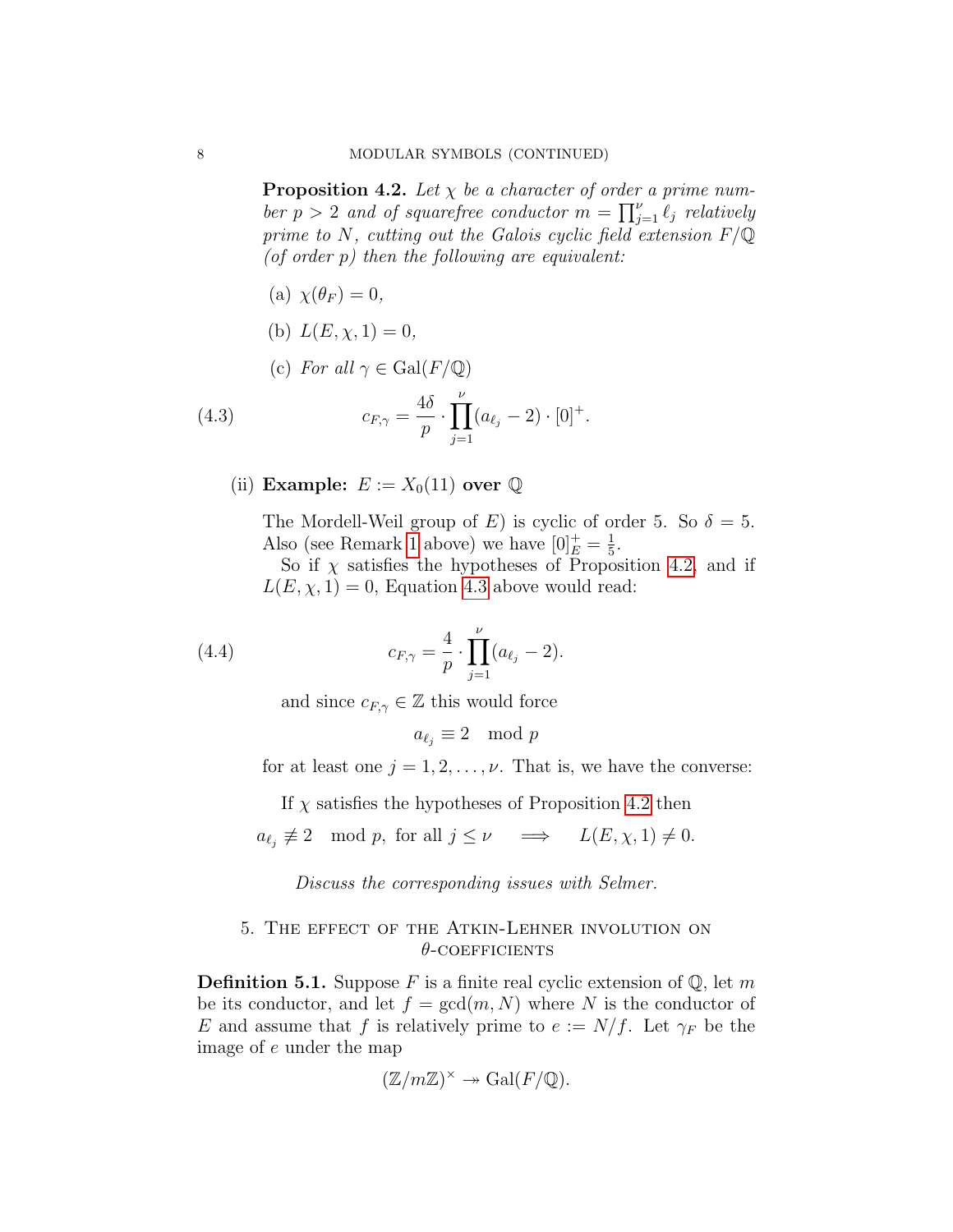Define an involution  $\iota_F$  of the set  $Gal(F/\mathbb{Q})$  by

$$
\iota_F(\gamma) = \gamma^{-1} \gamma_F^{-1}.
$$

Recall that  $\theta_F = \sum_{\gamma \in \text{Gal}(F/\mathbb{Q})} c_{F,\gamma} \gamma$ .

<span id="page-8-2"></span>**Lemma 5.2.** Suppose F is a finite real cyclic extension of  $\mathbb{Q}$ .

(i) We have

$$
c_{F,\gamma} = -w_e c_{F,\gamma'}
$$

where  $\gamma' := \iota_F(\gamma) = \gamma^{-1} \gamma_F^{-1}$  $F^{-1}$  and where  $w_e$  is the eigenvalue of the Atkin-Lehner operator  $W_e$  acting on  $f_E$ .

- (ii) The fixed points of  $\iota_F$  are the square roots of  $\gamma_F^{-1}$  $F^{-1}$  in Gal $(F/\mathbb{Q}),$ so the number of fixed points is:
	- one if  $[F: \mathbb{Q}]$  is odd,
	- zero if  $\gamma_F$  is not a square in  $Gal(F/\mathbb{Q}),$
	- two if  $[F: \mathbb{Q}]$  is even and  $\gamma_F$  is a square in  $Gal(F/\mathbb{Q})$ .

(iii) If 
$$
\gamma = \iota_F(\gamma)
$$
 and  $w_e = 1$ , then  $c_{F,\gamma} = 0$ .

Proof. Assertion (a) follows from the Atkin-Lehner relations satisfied by the modular symbols (Lemma  $1.1(iv)$ ). Assertion (b) is immediate from the definition, and (c) follows directly from (a).  $\Box$ 

**Definition 5.3.** If  $F/\mathbb{Q}$  is a real cyclic extension, we say that  $\gamma \in$ Gal(F/K) is generic, (resp., special<sup>+</sup>, resp., special<sup>-</sup>) if  $\gamma \neq \iota_F(\gamma)$ (resp.,  $\gamma = \iota_F(\gamma)$  and  $w_e = -1$ , resp.,  $\gamma = \iota_F(\gamma)$  and  $w_e = 1$ ).

By Lemma [5.2\(](#page-8-2)iii), if  $\gamma$  is special<sup>-</sup> then  $c_{F,\gamma} = 0$ .

# <span id="page-8-0"></span>Part 2. Statistics of modular symbols, theta-elements, and L-values

#### 6. Distribution of modular symbols

<span id="page-8-1"></span>The following fundamental result about the distribution of modular symbols was proved by Petridis and Risager (cf. (8.6) of [\[4\]](#page-11-2)). For simplicity, we will formulate these results only if the conductor  $N$  of  $E$ is squarefree (even though their results are more general).

**Definition 6.1.** Let  $\mathcal{C}_E := 6/\pi^2 \prod_{p \mid m} (1 + p^{-1})^{-1} \cdot L(\text{Sym}^2(E), 2)$ .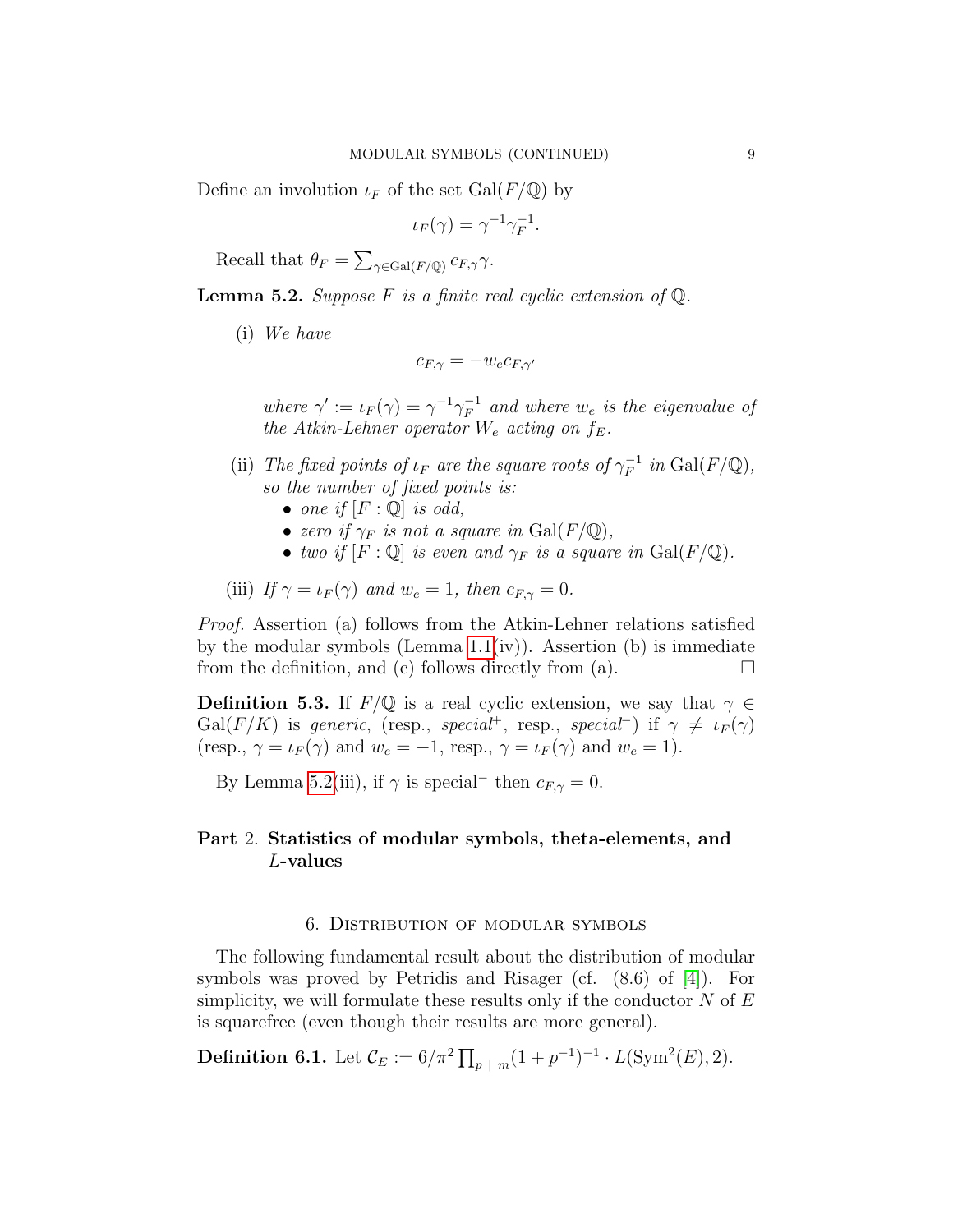<span id="page-9-0"></span>**Theorem 6.2** (Petridis & Risager [\[4\]](#page-11-2)). As X goes to infinity the values

$$
\left\{ \frac{[a/m]^+}{\sqrt{\log(m)}} : m \le X, a \in (\mathbb{Z}/m\mathbb{Z})^\times \right\}
$$

approach a normal distribution with variance  $\mathcal{C}_E$ .

Numerical experiments led to the following conjecture. Denote by  $Var(m)$  the variance

$$
\text{Var}(m) := \frac{1}{\varphi(m)} \sum_{a \in (\mathbb{Z}/m\mathbb{Z})^\times} ([a/m]^+)^2
$$

**Conjecture 6.3.** (i) As m goes to infinity, the distribution of the sets

$$
\left\{ \frac{[a/m]^+}{\sqrt{\log(m)}} : a \in (\mathbb{Z}/m\mathbb{Z})^\times \right\}
$$

converge to a normal distribution with mean zero and variance  $\mathcal{C}_E$ .

(ii) For every divisor  $\kappa$  of the conductor N, there is a constant  $\mathcal{D}_{E,\kappa} \in \mathbb{R}$  such that

$$
\lim_{m \to \infty} (\text{Var}(m) - C_E \log(m)) = \mathcal{D}_{E,\kappa}.
$$
  

$$
_{(m,N)=\kappa}
$$

Note that Theorem [6.2](#page-9-0) is an "averaged" version of Conjecture [6.3\(](#page-0-1)i). Inspired by Conjecture [6.3,](#page-0-1) Petridis and Risager [\[5,](#page-11-3) Theorem 1.6] obtained the following result, which identifies the constant  $\mathcal{D}_{E,\kappa}$  and proves an averaged version of Conjecture [6.3\(](#page-0-1)ii).

Theorem 6.4 (Petridis & Risager [\[5\]](#page-11-3)). We continue to suppose that N is squarefree. For every divisor  $\kappa$  of N, there is an explicit (see [\[5,](#page-11-3)  $(8.12)$ ) constant  $\mathcal{D}_{E,\kappa} \in \mathbb{R}$  such that

$$
\lim_{X \to \infty} \frac{1}{\sum_{\substack{m < X \\ (m, N_E) = \kappa}} \varphi(m)} \sum_{\substack{m < X \\ (m, N) = \kappa}} \varphi(m) (\text{Var}(m) - C_E \log(m)) = \mathcal{D}_{E, \kappa}.
$$

(Yesterday) I also received a very new preprint by Junwong Lee and Hae-Sung Sun Dynamics of Continued Fractions and Distribution of Modular Symbols with a very different proof of these results. (I have the permission of the authors to put it on the course web-page—which I'll do.)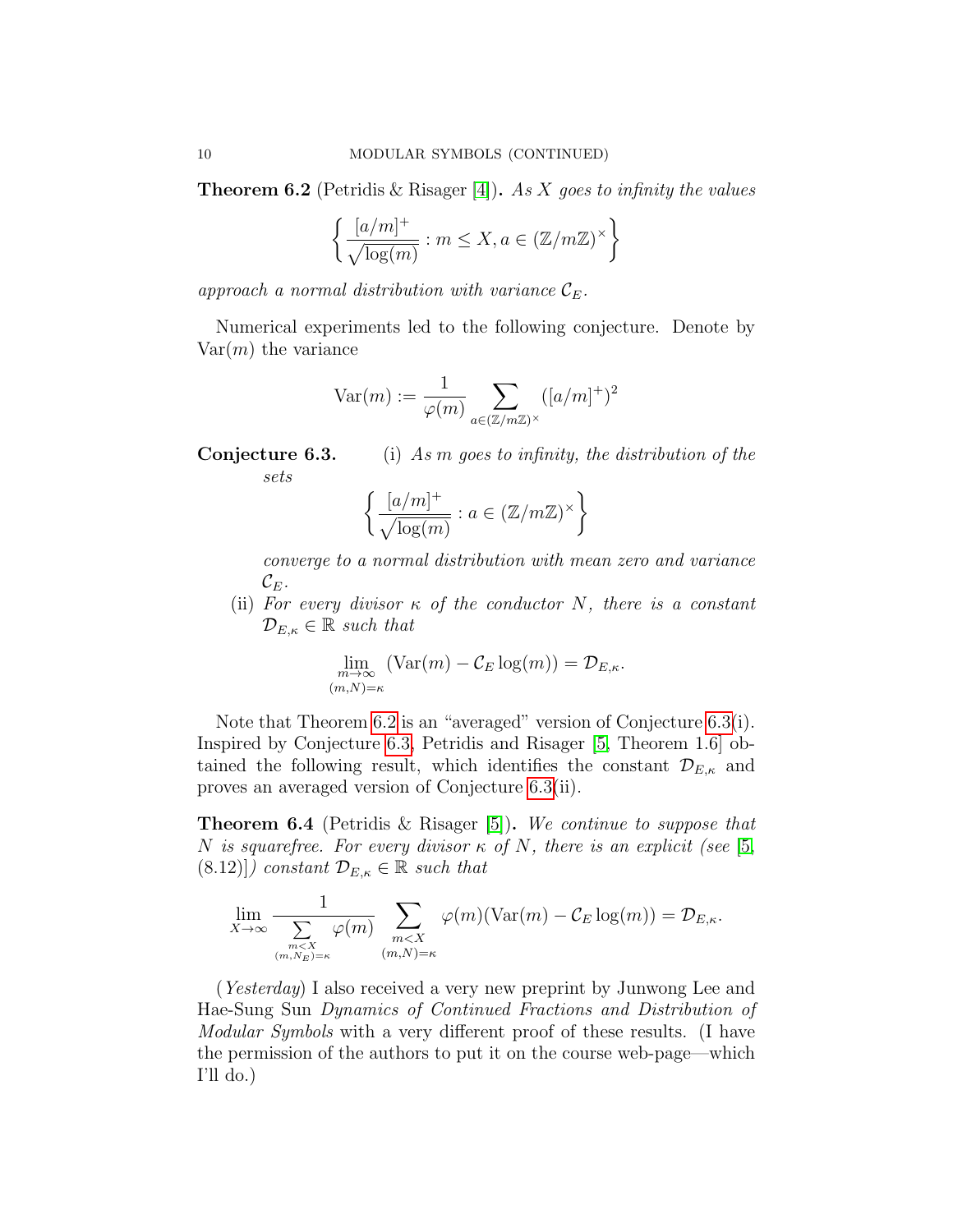#### 6.1. The 'irrelevant' nonrandomness of the modular symbols.

Remark 6.5. The modular symbols are not completely "random" sub-ject to Conjecture [6.3.](#page-0-1) Specifically partial sums  $\sum_{a=\alpha}^{\beta} [a/m]$  behave in a somewhat orderly way—even though it seems only to be the full sum that affects the statistics of  $\theta$ -coefficients. Numerical experiments led the authors and William Stein to propose the following conjecture.

Conjecture 6.6. If  $0 < x < 1$  then

$$
\lim_{m \to \infty} \frac{1}{m} \sum_{a=1}^{mx} [a/m] = \sum_{n=1}^{\infty} \frac{a_n \sin(\pi nx)}{n^2 \Omega_E}
$$

where  $\sum_n a_n q^n$  is the modular form  $f_E$  corresponding to E.

This conjecture was recently proved for prime denominators by Kim and Sun [\[3,](#page-11-4) Theorem A].

**Theorem 6.7** (Kim & Sun [\[3\]](#page-11-4)). If  $0 < x < 1$  then

$$
\lim_{\substack{m \to \infty \\ m \text{ prime}}} \frac{1}{m} \sum_{a=1}^{mx} [a/m] = \sum_{n=1}^{\infty} \frac{a_n \sin(\pi nx)}{n^2 \Omega_E}.
$$

# 7. DISTRIBUTION OF  $\theta$ -COEFFICIENTS

<span id="page-10-0"></span>By [\(3.4\)](#page-5-3), if  $\gamma$  is generic (resp., special<sup>+</sup>) then the theta coefficient  $c_{F,\gamma}$  is twice a sum of  $\varphi(m)/(2[F:\mathbb{Q}])$  modular symbols (resp., four times a sum of  $\varphi(m)/(4[F : \mathbb{Q}])$  modular symbols). If these were randomly chosen modular symbols, one would expect from Conjecture [6.3\(](#page-0-1)i) that these coefficients would have a normal distribution with variance  $2\mathcal{C}_E\varphi(m) \log(m)/[F:\mathbb{Q}]$  (resp., variance  $4\mathcal{C}_E\varphi(m) \log(m)/[F:\mathbb{Q}]$  $\mathbb{Q}$ .

However, calculations do not support this expectation. Instead, they support the following conjecture—which our hope is to eventually make a good deal more precise!

For every  $d > 2$ , let  $\Sigma_d$  denote the collection of data

$$
\Sigma_d := \left\{ \frac{c_{F,\gamma} \sqrt{d}}{\sqrt{\varphi(m) \log(m)}} : F/\mathbb{Q} \text{ real, cyclic of degree } d, \right\}
$$

$$
m = \text{cond}(F), \, \gamma \in \text{Gal}(F/\mathbb{Q}) \text{ generic} \right\},
$$

ordered by m. Let  $\Sigma_d^+$  be defined in the same way, for  $\gamma$  special<sup>+</sup> instead of generic.